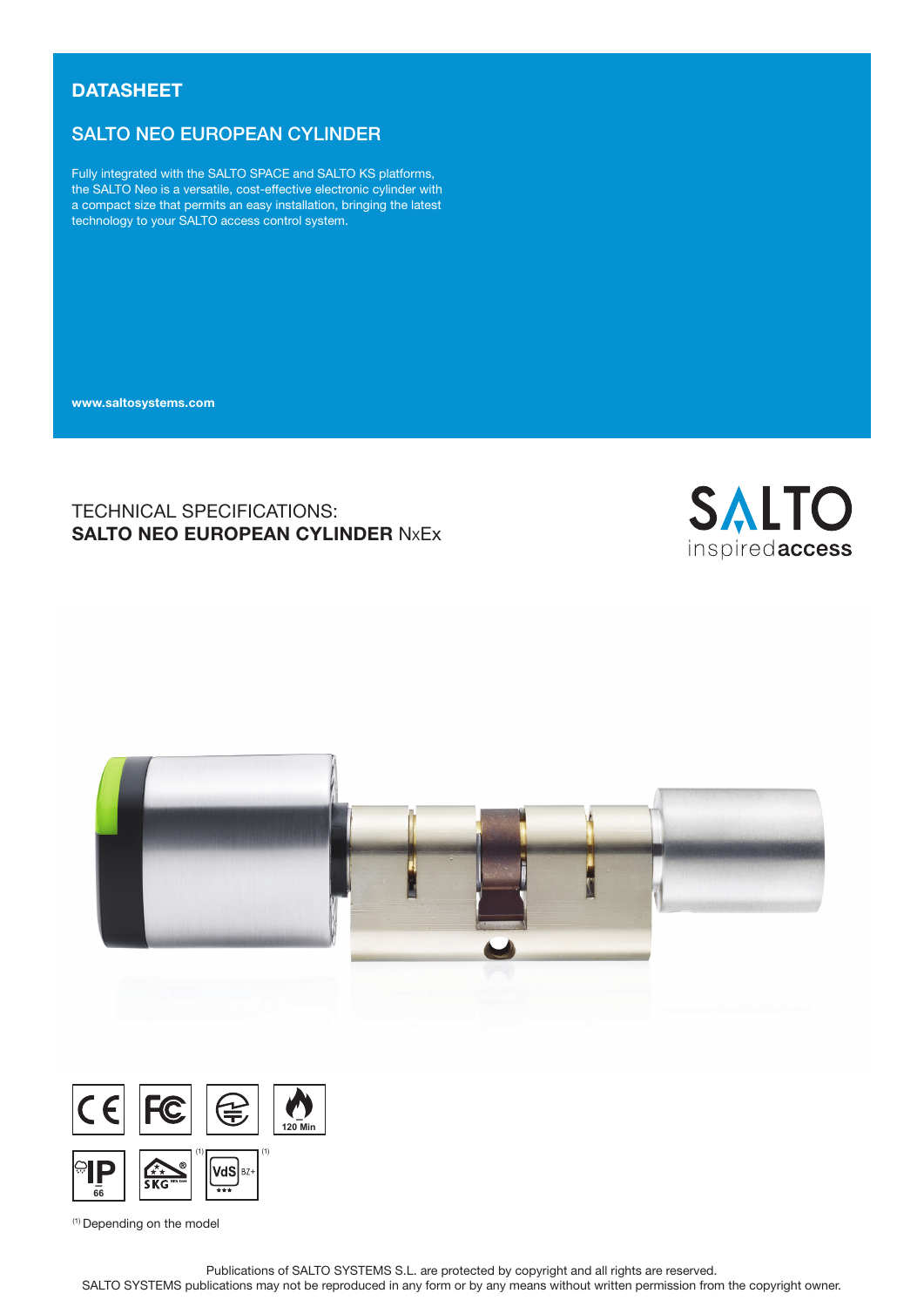#### TECHNICAL DATA:

| Housing dimensions:           | 39mm x 47mm x 32mm               |
|-------------------------------|----------------------------------|
| IP class:                     | Indoor version.                  |
|                               | Outdoor version IP66 (optional). |
| Certifications:               | CE, FCC/IC, RCM, MIC,            |
|                               | VdS BZ+, SKG***,                 |
|                               | EN 15684.                        |
|                               | EN 1634-1 - E120 - EI90 - EI60   |
| Body length:                  | 30/10, special lenghts with 5mm  |
|                               | increments each side possible.   |
| Cam options                   | 15 mm cam (DIN)                  |
|                               | 13,2 mm cam (Spain)              |
|                               | 14,3 mm cam (UK)                 |
|                               | 10 and 13 teeth cogwheel cam     |
| Power source:                 | 4 LR1 alkaline batteries         |
| Number of openings:           | Up to 130,000                    |
| Maximum events on lock audit: | 2 250 (SVN standalone mode)      |
|                               | 1 850 (SVN BLUEnet mode)         |
|                               | 1 450 (SALTO KS mode)            |
| Environmental conditions      | $-20$ °C / $+55$ °C              |
| (without condensation)        |                                  |



#### TECHNICAL DRAWING:







#### ID TECHNOLOGIES:

| MIFARE:* |  |
|----------|--|

| MIFARE:*          |   |
|-------------------|---|
| <b>BLE Smart:</b> |   |
| NFC:              |   |
| Legic:**          |   |
| HID iCLASS® Seos: | ٠ |
| Picopass:         |   |
| i-Button:         |   |
|                   |   |

\* MIFARE® (DESFire EV2, Plus, Ultralight C, Classic - ISO/IEC 14443) \*\* Legic Prime and Legic Advant

#### TECHNOLOGY PLATFORMS:

#### SALTO SPACE:

| Smile - Selfprogrammable        |   |
|---------------------------------|---|
| ROM:                            |   |
| SVN data-on-card:               |   |
| SALTO Wireless REnet enabled:   |   |
| SALTO Wireless BLUEnet enabled: | ٠ |

#### SALTO KS:

SALTO KS:

#### SALTO SALLIS:

SALLIS:

### OPENING MODES:

| Standard:                  |  |
|----------------------------|--|
| Office mode:               |  |
| Timed office:              |  |
| Automatic opening:         |  |
| Automatic opening + office |  |
| Toggle:                    |  |
| Timed Toggle:              |  |
| Amok mode:                 |  |
| Exit leaves open mode:     |  |
|                            |  |

## OPTIONS:

#### READER COLOUR:

| Black: |  |
|--------|--|
| White: |  |

#### FINISHES:

<sup>1</sup> depending on the programming mode



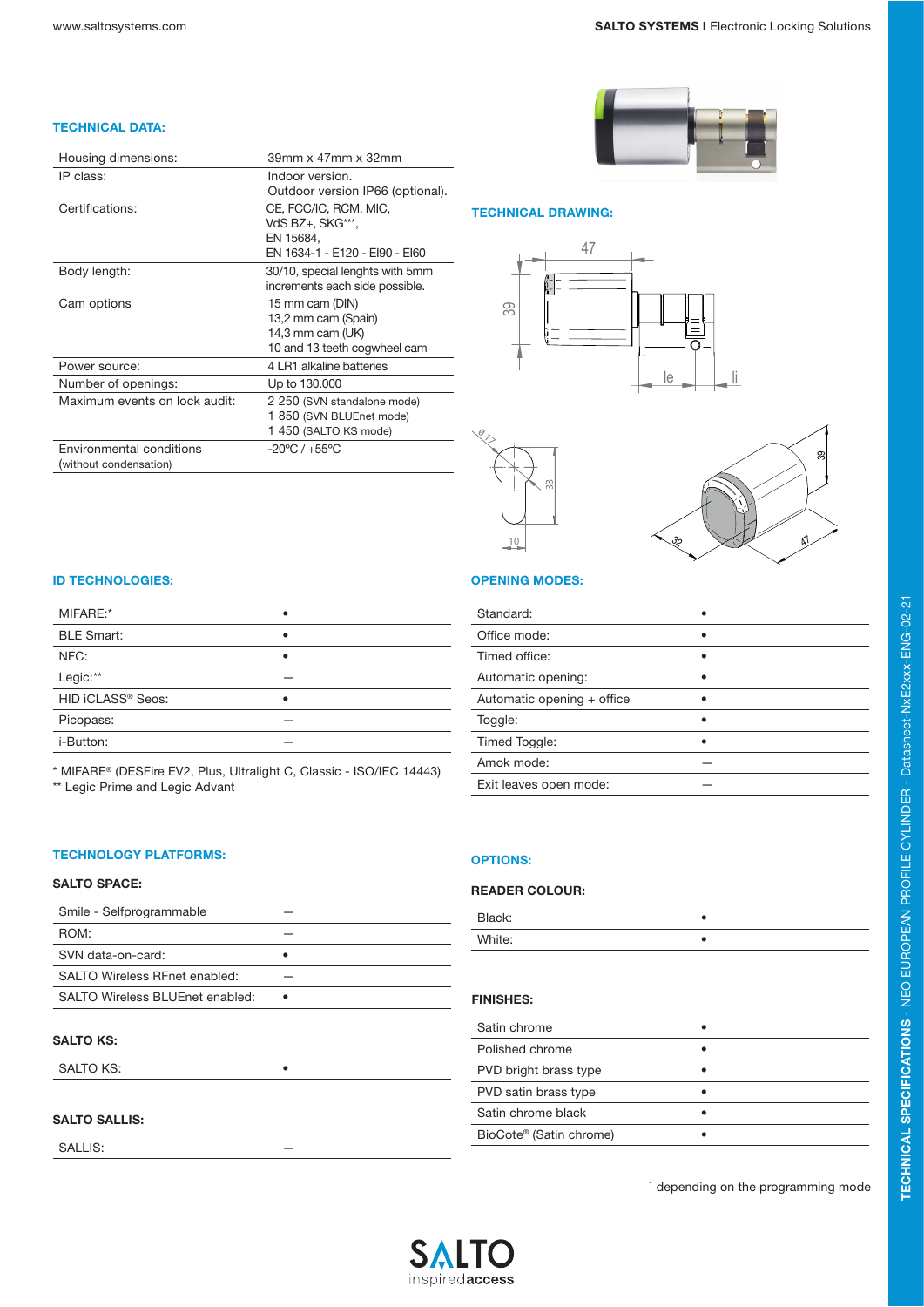#### TECHNICAL DATA:

| Housing dimensions:           | 39mm x 47mm x 32mm                                                |
|-------------------------------|-------------------------------------------------------------------|
| IP class:                     | Indoor version.                                                   |
|                               | Outdoor version IP66 (optional).                                  |
| Certifications:               | CE, FCC/IC, RCM, MIC,                                             |
|                               | VdS BZ+, SKG***,                                                  |
|                               | EN 15684.                                                         |
|                               | EEN 1634-1 - E120 - EI90 - EI60                                   |
| Exterior length:              | 30/30 (shorter inner dimension<br>possible), special lenghts with |
|                               | 5mm-150mm increments each side                                    |
|                               | possible.                                                         |
| Cam options                   | 15 mm cam (DIN)                                                   |
|                               | 13,2 mm cam (Spain)                                               |
|                               | 14,3 mm cam $(UK)$                                                |
|                               | 10 and 13 teeth cogwheel cam                                      |
| Power source:                 | 4 LR1 alkaline batteries                                          |
| Number of openings:           | Up to 130,000                                                     |
| Maximum events on lock audit: | 2 250 (SVN standalone mode)                                       |
|                               | 1 850 (SVN BLUEnet mode)                                          |
|                               | 1450 (SALTO KS mode)                                              |
| Environmental conditions      | $-20^{\circ}$ C / $+55^{\circ}$ C                                 |
| (without condensation)        |                                                                   |



#### TECHNICAL DRAWING:







#### ID TECHNOLOGIES:

| MIFARF:*          |   |
|-------------------|---|
| <b>BLE Smart:</b> | ٠ |
| NFC:              | ٠ |
| Legic:**          |   |
| HID iCLASS® Seos: | ٠ |
| Picopass:         |   |
| i-Button:         |   |
|                   |   |

\* MIFARE® (DESFire EV2, Plus, Ultralight C, Classic - ISO/IEC 14443) \*\* Legic Prime and Legic Advant

#### TECHNOLOGY PLATFORMS:

#### SALTO SPACE:

| Smile - Selfprogrammable        |   |
|---------------------------------|---|
| ROM:                            |   |
| SVN data-on-card:               |   |
| SALTO Wireless REnet enabled:   |   |
| SALTO Wireless BLUEnet enabled: | ٠ |

#### SALTO KS:

SALTO KS:

#### SALTO SALLIS:

SALLIS:

## OPENING MODES:

| Standard:                  |  |
|----------------------------|--|
| Office mode:               |  |
| Timed office:              |  |
| Automatic opening:         |  |
| Automatic opening + office |  |
| Toggle:                    |  |
| Timed Toggle:              |  |
| Amok mode:                 |  |
| Exit leaves open mode:     |  |
|                            |  |

## OPTIONS:

#### READER COLOUR:

| Black: |  |
|--------|--|
| White: |  |

#### FINISHES:

| Satin chrome                        |  |
|-------------------------------------|--|
| Polished chrome                     |  |
| PVD bright brass type               |  |
| PVD satin brass type                |  |
| Satin chrome black                  |  |
| BioCote <sup>®</sup> (Satin chrome) |  |

<sup>1</sup> depending on the programming mode